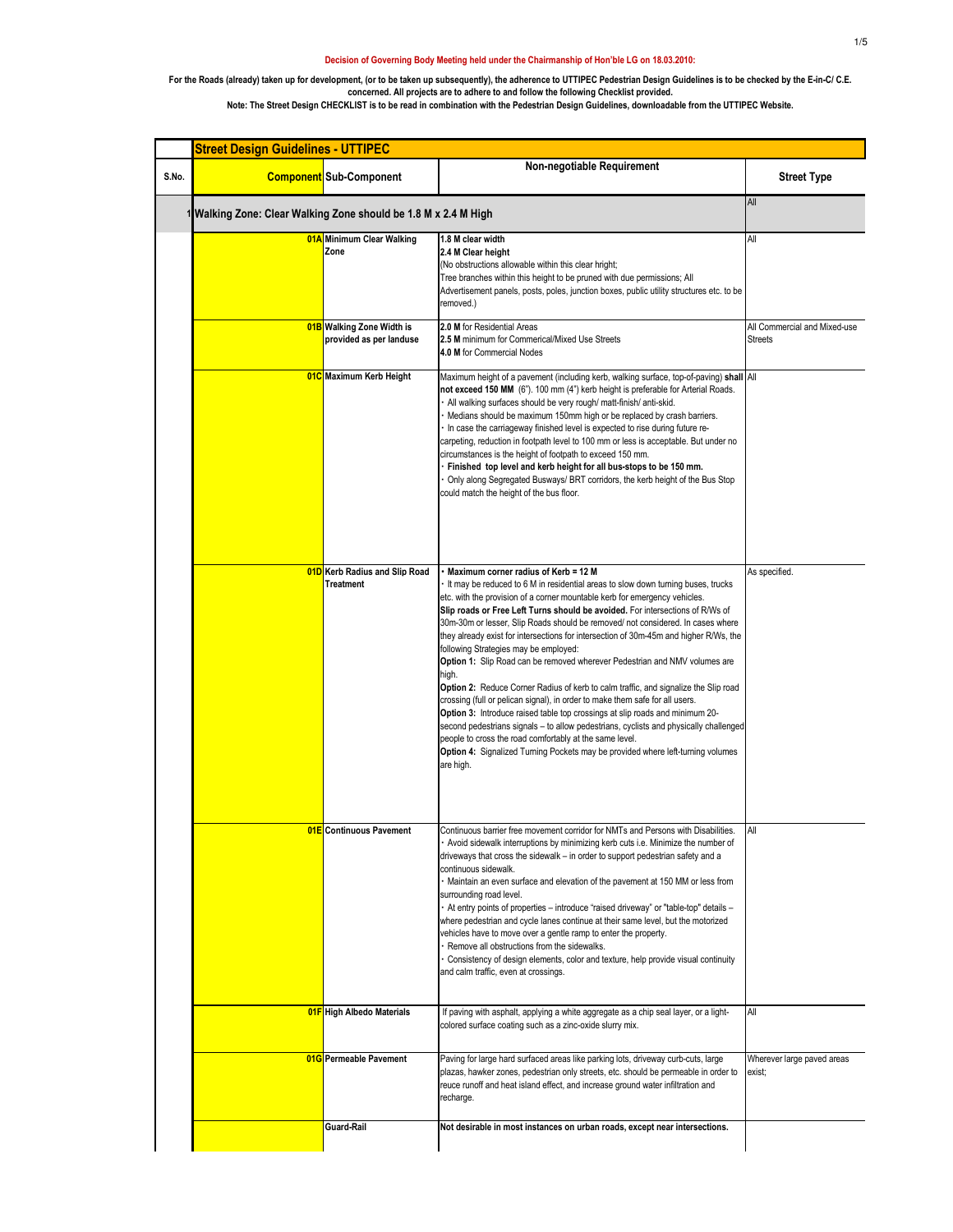| 3 | <b>Features/ Barrier Free amenities.</b><br>Design                                                                     | Frontage Zone or "Dead • For sidewalks in shopping areas, an extra 1M should be added to the stipulated 4.00 M width.<br><b>Width"</b> This extra width is called "Dead Width".<br>In other situations where sidewalks pass next to buildings and fences, a dead width of 0.5 M<br>can be added.<br>In busy areas like bus stops, railway stations, recreational areas, the width of sidewalk should<br>be suitably increased to account for accumulation of pedestrians.<br>Universal Accessibility Universal Accessibility is required for all sidewalks, crossings, parks, public spaces and<br>Please see Guidelines Document for Details.<br>http://uttipec.nic.in/StreetGuidelines-R1-Feb2011-UTTPEC-DDA.pdf | All Commercial and Mixed-<br>use Streets                                                                                                                                                              |                             |  |
|---|------------------------------------------------------------------------------------------------------------------------|--------------------------------------------------------------------------------------------------------------------------------------------------------------------------------------------------------------------------------------------------------------------------------------------------------------------------------------------------------------------------------------------------------------------------------------------------------------------------------------------------------------------------------------------------------------------------------------------------------------------------------------------------------------------------------------------------------------------|-------------------------------------------------------------------------------------------------------------------------------------------------------------------------------------------------------|-----------------------------|--|
|   |                                                                                                                        | 03A Kerb Ramps                                                                                                                                                                                                                                                                                                                                                                                                                                                                                                                                                                                                                                                                                                     | 1:12 Minimum Slope at all level change points; 1.2 M Width of Ramp; Tactile warning All<br>strip to be provided at curbside edge of the slope                                                         |                             |  |
|   |                                                                                                                        |                                                                                                                                                                                                                                                                                                                                                                                                                                                                                                                                                                                                                                                                                                                    |                                                                                                                                                                                                       |                             |  |
|   |                                                                                                                        | 03B Raised Table-Top Crossings                                                                                                                                                                                                                                                                                                                                                                                                                                                                                                                                                                                                                                                                                     | All slip road pedestrian crossings; all non-signalized intersections and mid-block<br>intersections should be raised to match the level of the connected footpaths (150<br>MM top of Kerb)            | All                         |  |
|   |                                                                                                                        | 03C Tactile Paving                                                                                                                                                                                                                                                                                                                                                                                                                                                                                                                                                                                                                                                                                                 | All walking surfaces should have Tactile pavers (Guiding and warning path) to guide All<br>people with vision impairment                                                                              |                             |  |
|   |                                                                                                                        |                                                                                                                                                                                                                                                                                                                                                                                                                                                                                                                                                                                                                                                                                                                    | Tactile pavers should be provided to lead persons with vision impairments to the lifts, All<br>crossings, toilets, bus stops, i.e. all public and road facilities.                                    |                             |  |
|   |                                                                                                                        | 03D Auditory Signals                                                                                                                                                                                                                                                                                                                                                                                                                                                                                                                                                                                                                                                                                               | All traffic signals should have red & green man symbols and auditory signals.                                                                                                                         | All                         |  |
|   |                                                                                                                        | 03E Accessible Infrastructure                                                                                                                                                                                                                                                                                                                                                                                                                                                                                                                                                                                                                                                                                      | All Signage should be graphic or symbol based, rather than text based.                                                                                                                                | All                         |  |
|   |                                                                                                                        |                                                                                                                                                                                                                                                                                                                                                                                                                                                                                                                                                                                                                                                                                                                    | Lifts should be minimum 1400 x 1400 MM in size.                                                                                                                                                       | Wherever applicable         |  |
|   |                                                                                                                        |                                                                                                                                                                                                                                                                                                                                                                                                                                                                                                                                                                                                                                                                                                                    | All Lifts to have Braille buttons and audio announcement systems.                                                                                                                                     | Wherever applicable         |  |
|   | Multi-Functional Zone with Multi-Functional Zones on a Street should be a minimum of 1.8 M Wide, and may locate any or | <b>Planting</b> all of the following functions within them:<br>Tree Planting; Planting for Storm Water Management; Auto-rickshaw Stands; Cycle-rickshaw<br>Stands; Hawker Zones; Car Parking; Street Furniture; Bus Stops, Street lights/ pedestrian lights.<br>Provision of MFZ is most critical otherwise the above uses/ components of streets would<br>encroach upon pedestrian, cyclist or carriageway space.<br>Common Utility Ducts and Duct Banks should not be located under the MFZ as there may be<br>interference due to trees.                                                                                                                                                                        |                                                                                                                                                                                                       |                             |  |
|   |                                                                                                                        |                                                                                                                                                                                                                                                                                                                                                                                                                                                                                                                                                                                                                                                                                                                    |                                                                                                                                                                                                       |                             |  |
|   |                                                                                                                        | 04A Essential Planting                                                                                                                                                                                                                                                                                                                                                                                                                                                                                                                                                                                                                                                                                             | Deciduous Trees a must for shading and comfort of all road users in different<br>seasons.                                                                                                             | All Streets above 6 M width |  |
|   |                                                                                                                        |                                                                                                                                                                                                                                                                                                                                                                                                                                                                                                                                                                                                                                                                                                                    | Tree Planting and Lighting Plan must be prepared in conjunction so as to not<br>obstruct each other.                                                                                                  | All                         |  |
|   |                                                                                                                        |                                                                                                                                                                                                                                                                                                                                                                                                                                                                                                                                                                                                                                                                                                                    | Trees must be pruned up in order to maintain visual clearance for pedestrians (2.4 M All<br>clear vertical zone).                                                                                     |                             |  |
|   |                                                                                                                        |                                                                                                                                                                                                                                                                                                                                                                                                                                                                                                                                                                                                                                                                                                                    | Under no circumstances should trees be placed within the 1.8 M clear horizontal<br>Walking zone.                                                                                                      | All                         |  |
|   |                                                                                                                        | 04B Tree Pits and Tree Grates                                                                                                                                                                                                                                                                                                                                                                                                                                                                                                                                                                                                                                                                                      | 1.8 M x 1.8 M Tree Pit should be left for Tree roots to breathe;<br>Permeable Pavers or Tree Grates should be placed over the pit in busy pedestrian<br>streets so people can walk over the tree pit. | All                         |  |
|   |                                                                                                                        | 04C Planting with Storm Water<br>Management                                                                                                                                                                                                                                                                                                                                                                                                                                                                                                                                                                                                                                                                        | Rain water harvesting is a must on all roads, and all road retrofitting projects.                                                                                                                     | All                         |  |
|   |                                                                                                                        | 04D Aesthetic Planting                                                                                                                                                                                                                                                                                                                                                                                                                                                                                                                                                                                                                                                                                             | Trees themes by color of flowers, foliage, fruit-type, smells, and other asethetic<br>qualities in order to give a unique experience to road users                                                    | As feasible and suitable.   |  |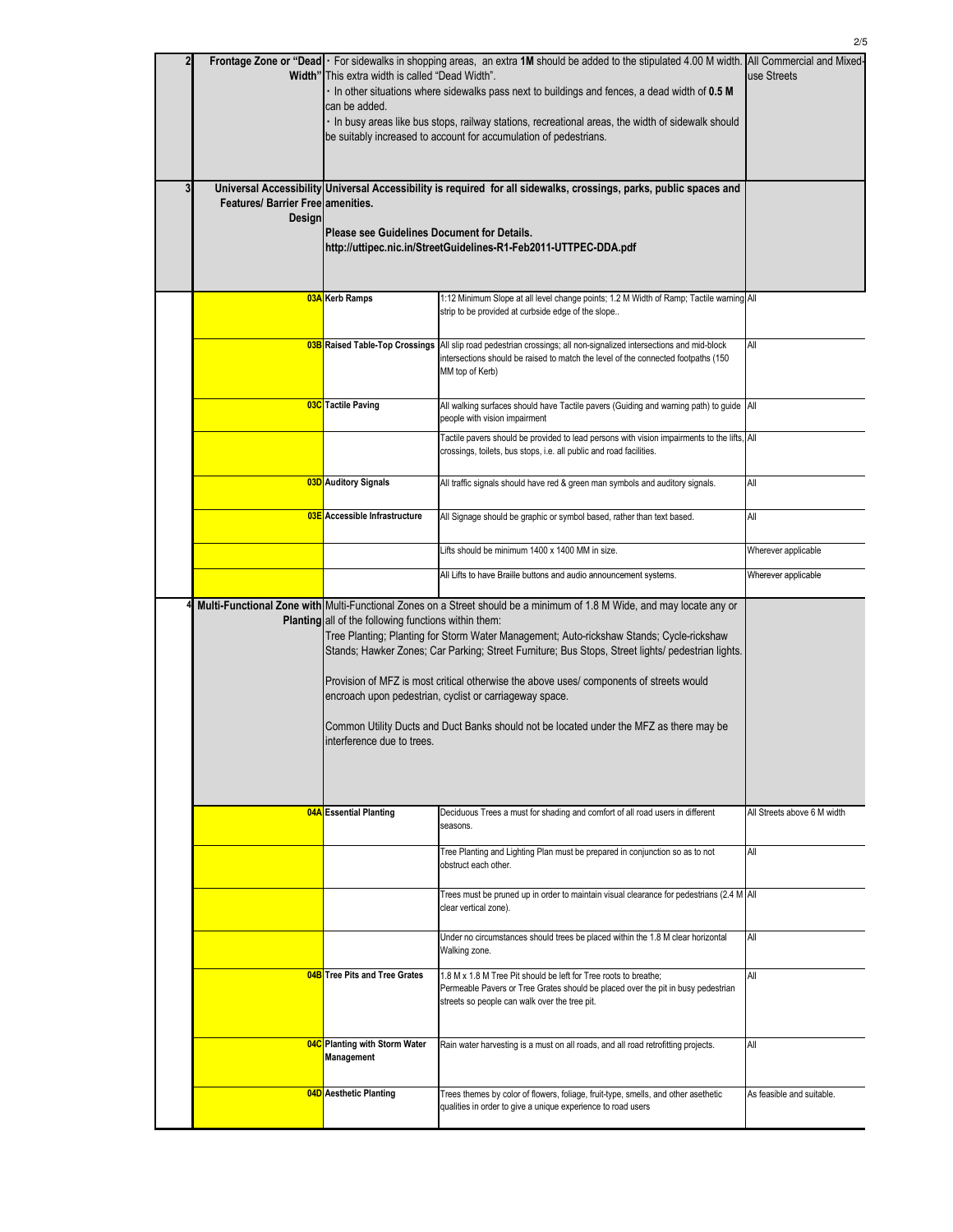| Bicycle and NMT Minimum 2.5 M NMT Path made in Cement Concrete and physically separated from MV<br>Infrastructure Lanes. |                                                                                                                                                                                                                     |                                |  |
|--------------------------------------------------------------------------------------------------------------------------|---------------------------------------------------------------------------------------------------------------------------------------------------------------------------------------------------------------------|--------------------------------|--|
| <b>05A</b> Segregated Cycle + NMT<br>Paths                                                                               | Cycle and NMT Path in cement concrete, physically separated from Motorized<br>vehicle traffic by an open space or barrier within the existing Right-of-Way.                                                         | All two-way Streets above 24 M |  |
| <b>05B</b> Bicycle Parking and Other<br>Infrastructure                                                                   | Secure Cycle Parking must be provided at all MRTS/ BRTS Stations.                                                                                                                                                   | All                            |  |
|                                                                                                                          | Designated cycle-rickshaw parking is to be provided near all local and mass transit<br>stops.                                                                                                                       | All                            |  |
|                                                                                                                          | Cycle parking and cycle rickshaw parking should be accomodated within the Multi-<br>Functional Zone; minimum width required is 1.5 M.                                                                               | All                            |  |
|                                                                                                                          | The stands should allow at least the frame and ideally both wheels, to be secured to All<br>them.                                                                                                                   |                                |  |
| <b>Cycle Track - Capacity</b>                                                                                            | Capacity in number of cycles per day                                                                                                                                                                                |                                |  |
| For One way Traffic                                                                                                      | Two Lane - 2.5 to 5.0 M<br>Three Lane - Over 5.0 M<br>Four Lane -                                                                                                                                                   |                                |  |
|                                                                                                                          | Two Lane - 2.5 MINIMUM<br>For Two Way Traffic Three Lane - 2000 to 5000<br>Four Lane - Over 5.0 M                                                                                                                   |                                |  |
| <b>Cycle Track - Types</b>                                                                                               | Two types of cycle tracks:<br>Which run parallel to or along a main carrige way.                                                                                                                                    |                                |  |
|                                                                                                                          | A. Adjoining Cycle Tracks<br><b>B. Raised Cycle Tracks</b><br>C. Free Cycle Ttracks                                                                                                                                 |                                |  |
|                                                                                                                          | 2 Which are constructed independent of any carrige way.                                                                                                                                                             |                                |  |
| Cycle Track - Horizontal<br><b>Curves</b>                                                                                | It should be so alighned that the radii of the horizontal curves are not less than 10<br>M (33 ft).                                                                                                                 |                                |  |
|                                                                                                                          | Where the track has a gradient steeper than 1 in 40, the radii of the horizontal<br>curves should not be less than 15 M (50 ft).                                                                                    |                                |  |
|                                                                                                                          | The radii of horizontal curves for independent cycle tracks should be as large as<br>practicable.                                                                                                                   |                                |  |
| <b>Cycle Track - Vertical Curves</b>                                                                                     | Vertical curves at changes in grade should have a minimum radius of 200 M (656<br>ft) for summit curves and 100 M (328 ft) for velley curves.                                                                       |                                |  |
| <b>Cycle Track - Gradients</b>                                                                                           | The length of grade should not exceed from 90 M (295 ft) to 500 M (1640 ft) for the<br>gradient of 1 in 30 to 1 in 70, respectively.                                                                                |                                |  |
|                                                                                                                          | Gradients steeper than 1 in 30 should generally be avoided. Only in exceptional<br>cases, gradients of 1 in 20 and 1 in 25 may be allowed for lengths not exceeding 20<br>M (65 ft) and 50 M (164 ft) respectively. |                                |  |
|                                                                                                                          | Where the gradient of a carrigeway is too steep for a parallel cycle track the latter<br>may have to be taken along a detour to satisfy the requirements of this standard.                                          |                                |  |
|                                                                                                                          | Cycle Track - Sight Distances Cyclist should have a clear view of not less than 25 M (82 ft).                                                                                                                       |                                |  |
|                                                                                                                          | In the case of cycle tracks at gradients of 1 in 40 or steeper, cyclist should have a<br>clear view of not less than 60 M (197 ft).                                                                                 |                                |  |
| Cycle Track - Lane width                                                                                                 | The total width of pavement required for the movement of one cycle is 1.0 M (3 ft<br>3 in.).                                                                                                                        |                                |  |
| Cycle Track - Width of<br><b>Pavement</b>                                                                                | The minimum width of pavement for a cycle track should not be less than 2 lanes,<br>i.e., 2.0 M (6 ft 6 in.).                                                                                                       |                                |  |
|                                                                                                                          | If overtaking is to be provided for, the width should be made 3.0 M (9.8 ft).                                                                                                                                       |                                |  |
|                                                                                                                          | Each additional lane where required should be 1.0 M (3 ft 3 in.) wide.                                                                                                                                              |                                |  |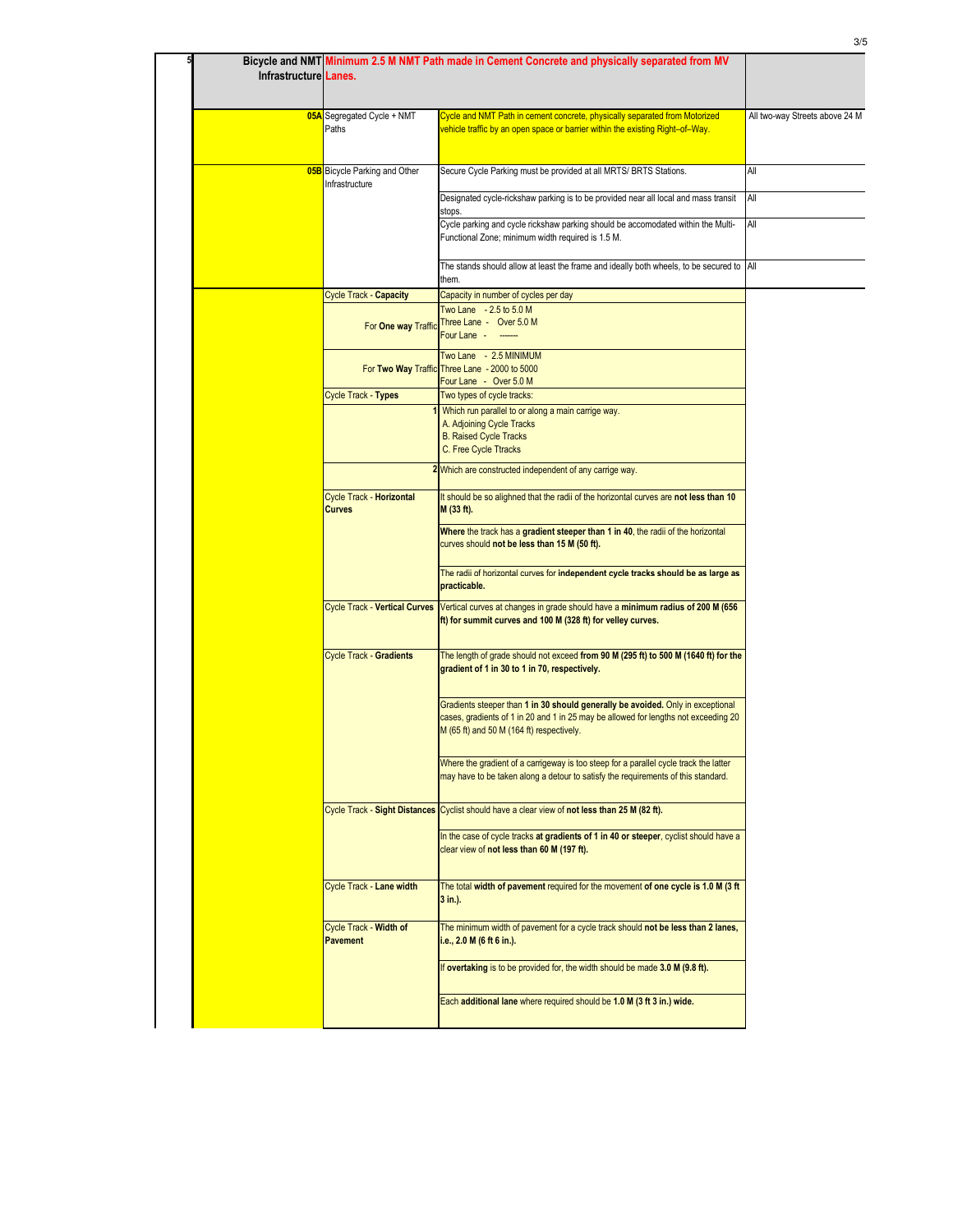|   |                  | Cycle Track - Clearance                        | Vertical clearance - The minimum head-room provided should be 2.25 M (7.38 ft).                                                                                                                                                                                          |                      |
|---|------------------|------------------------------------------------|--------------------------------------------------------------------------------------------------------------------------------------------------------------------------------------------------------------------------------------------------------------------------|----------------------|
|   |                  |                                                | Horizontal clearance - At underpass and similar other situations a side clearance of<br>25 cm should be allowed on each side.                                                                                                                                            |                      |
|   |                  |                                                | The minimum width of an underpass for a two-lane cycle track would,<br>therefore, be 2.5 M (8.2 ft). In such situations it would be desirable to increase the<br>head-room by another 25 cm so as to provide a total vertical clearance of 2.5 M<br>$(8.2 \text{ ft})$ . |                      |
|   |                  | bridges                                        | Cycle Track - Cycle tracks on Full width cycle tracks should be provided over the bridge.                                                                                                                                                                                |                      |
|   |                  |                                                | The height of the railing or parapet should be kept 15cm higher than required<br>otherwise, when cycle track is located immediately next to bridge railing or parapet.                                                                                                   |                      |
|   |                  | Cycle Track - General                          | Provided on both sides of a road and should be separated from main carrige way by<br>a verge or a berm.                                                                                                                                                                  |                      |
|   |                  |                                                | Minimum width of the verge - 1.0M (3ft 3in.)<br>Width of verge may reduced to 50cm (20 in.).                                                                                                                                                                             |                      |
|   |                  |                                                | For a width of 50cm (20 in.) from the edge of the pavement of the cycle track, the                                                                                                                                                                                       |                      |
|   |                  |                                                | verdge or berms shoild be maintained so as to be usable by cyclists in an<br>emergency.                                                                                                                                                                                  |                      |
|   |                  |                                                | Cycle tracks should be located beyond the hedge, tree, or footpath.                                                                                                                                                                                                      |                      |
|   |                  |                                                | Kerbs should be avoided as far as possible.<br>A clearance of at least 50 cm should be provided near hedges and of 1.0 M                                                                                                                                                 |                      |
|   |                  |                                                | from trees or ditches.<br>Cycle Track - Road crossings Where a cycle track crosses a road, the carrigeway should be marked with                                                                                                                                          |                      |
|   |                  |                                                | appropriate road markings.                                                                                                                                                                                                                                               |                      |
|   |                  | Cycle Track - Riding surface<br>and lighting   | Cycle tracks should have riding qualities and lighting standards equal to or better<br>than those of the main carrigeway, to attract the cyclists.                                                                                                                       |                      |
| 6 | <b>Crossings</b> |                                                |                                                                                                                                                                                                                                                                          |                      |
|   |                  |                                                |                                                                                                                                                                                                                                                                          |                      |
|   |                  |                                                | Minimum 3 M wide pedestrian crossing and 2.5 M wide cycle crossing must be provided at all road crossings.<br>A "Set of 3" essentials components are required at each crossing:                                                                                          | All                  |
|   |                  |                                                | 1) Universal Accessibility Features (for persons with disabilities, reduced mobility, vision and hearing impairment.)                                                                                                                                                    |                      |
|   |                  | 2)<br>Dustbin<br>3) Street Directional Signage |                                                                                                                                                                                                                                                                          |                      |
|   |                  | 06A At-grade Crossing                          | Minimum 3 M wide signalized crossings at all intersections and T-junctions.<br>Width of crossing should be increased where higher pedestrian/NMV volumes are                                                                                                             | All                  |
|   |                  |                                                | expected due to abutting landuses.<br>Advance stop and yield lines should be considered at stop- or signal-controlled<br>marked crossings with limited crossing visibility, poor driver compliance, or non-<br>standard geometrics.                                      |                      |
|   |                  |                                                | Stop and yield lines can be used from 1 to 15 M in advance of crossings, depending<br>upon location, roadway configuration, vehicle speeds, and traffic control.                                                                                                         |                      |
|   |                  |                                                | Traffic Calming Treatment starting least 25 m before the zebra/ table-top crossing is<br>essential in Delhi due to unruly traffic.                                                                                                                                       |                      |
|   |                  |                                                | Wayfinding Signage for Pedestrian orientation and directional guidance must be<br>provided at street intersections. Amenities like dustbins are also needed. (Section<br>10)                                                                                             |                      |
|   |                  | 06B Mid-Block Crossing                         | Mid-block crossings must be provied for Blocks longer than 250 M. See Guideline<br>Document for Details.                                                                                                                                                                 | All, except highways |
|   |                  |                                                | Mid-block crossings must be provided at regular intervals as per the following<br>standards:<br><b>Residential Areas:</b><br>Every 80 - 250m and Coordinated with entry points of<br>complexes; location of bus/ train stops, public facilities, etc.                    |                      |
|   |                  |                                                | Commercial/ Mixed Use Areas: Every 80 - 150m<br>High Intensity Commercial Areas: Make Pedestrian and NMT only, if possible.                                                                                                                                              |                      |
|   |                  |                                                | All non-signalized mid-block crossings are to have auditory pelican signals and table<br>top provisions.                                                                                                                                                                 |                      |